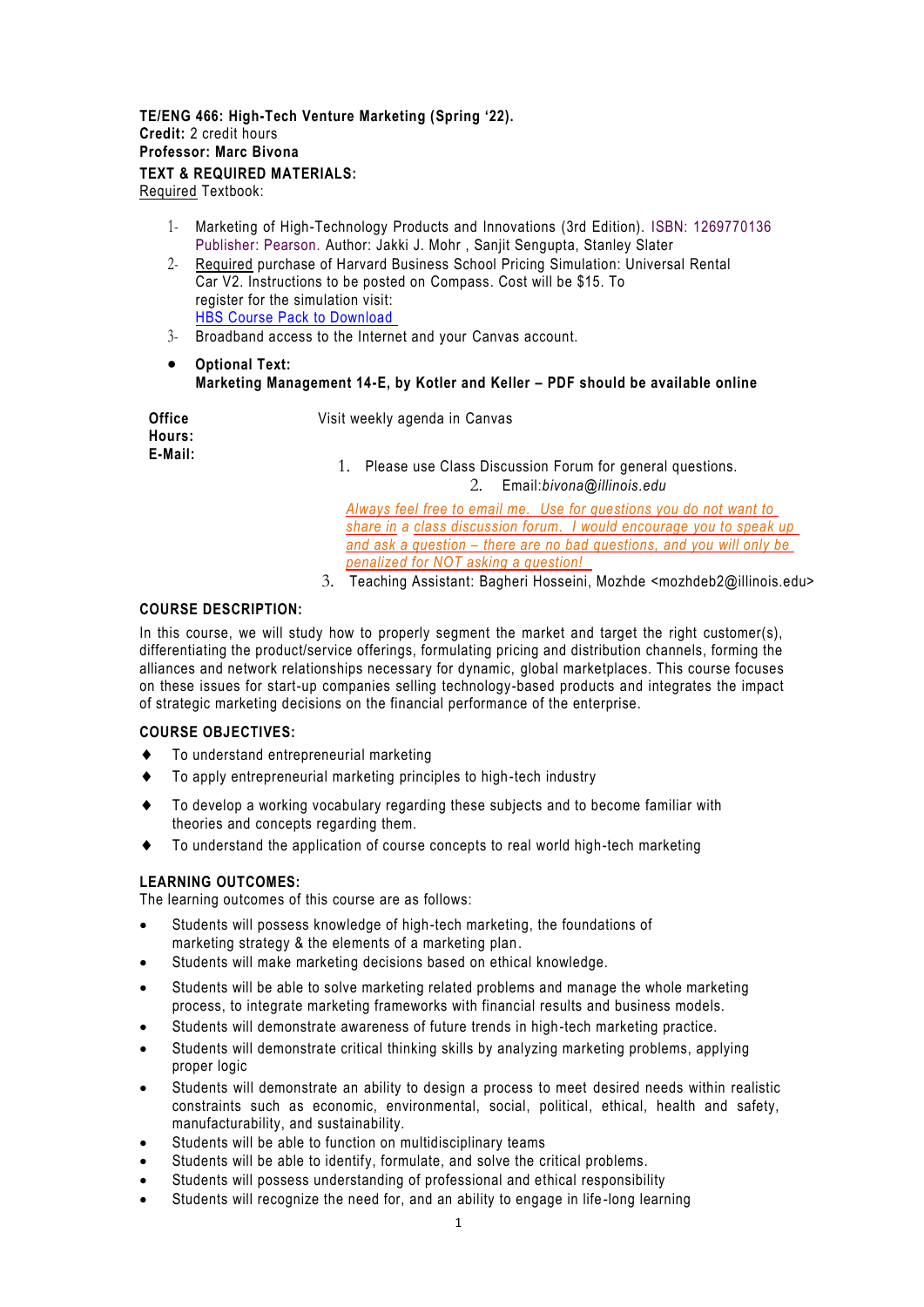• Students will be able to get the knowledge of contemporary issues in Marketing

## **RESPONSIBILITIES OF STUDENTS:**

- For this ENG/TE 466 class, a typical week begins on Monday and ends Sundays at midnight.
- All assignments are due on Sunday at 11:59 p.m. (CST) to be precise.
- The weekly agenda will highlight the student responsibilities for the week.
- Each week will have assigned reading(s) from the text. Students should read each chapter carefully.
- There may be other assignments such as Business Article Analysis Assignments, Brand yourself assignment, Harvard Pricing Simulation and Marketing Plan assignment during certain weeks. Please see the weekly module on Canvas for details.
- Business Article Analysis Assignments will be WEEKLY. Your analysis will be required each week. One person will be selected at random at the top of the class to take 5-min and present their summary. There will be Q&A and discussion by the group as well. That person will be required to submit their written analysis that day.
- Keep abreast of what is happening in the course. Do not feel intimidated. Ask for help, if (and when) you need it.

## **GRADING:**

Your final grade in this class will be determined by your performance on

| Component                     | Points | $\frac{0}{0}$ |
|-------------------------------|--------|---------------|
| 1. Post Chapter Quizzes       | 100    | 10%           |
| 2. Business Article Analysis  | 100    | 10%           |
| 3. Self-branding Assignment   | 100    | 10%           |
| 4. Harvard Pricing Simulation | 100    | 10%           |
| 5. Marketing Plan             | 100    | 10%           |
| $6(a)$ . Midterm Exam         | 150    | 15%           |
| 6(b). Final exam              | 200    | 20%           |
| 7. Class Participation        | 150    | 15%           |

## **We may offer extra credit opportunity in this course so do not worry about A grade starting from 93%.**

Final grades will be assigned strictly based on the following point scale. **NO FINAL GRADE WILL BE ROUNDED.**

| 930-1000<br>$= A$ | $875 - 899 = B +$ | $775 - 799 = C +$ | $675 - 699 = D +$ | $< 600 = F$ |
|-------------------|-------------------|-------------------|-------------------|-------------|
| $900 - 929 = A$   | $825 - 874 = B$   | $725 - 774 = C$   | $625 - 674 = D$   |             |
|                   | $800 - 824 = B$   | $700 - 724 = C$   | $600 - 624 = D$   |             |

Grades will be accessible by password on IL Canvas only. For your security, grades will not be provided by phone or email. Grades are **not negotiable**. Students with extenuating circumstances which require them to receive a certain grade or maintain a particular GPA (e.g., graduation, loss of a scholarship, University probation or suspension, loss of a job offer, revocation of student Visa, etc.) need to realize that they are responsible for working hard to achieve the needed class grade. Please ask for help if you see that you are falling short of the grade that you expect or need. We want students to succeed but you must know that we cannot make exceptions for individual students. Grades can be changed **only** if I have made an input or calculation error. It is important that you check your class grades and immediately notify me of any discrepancies.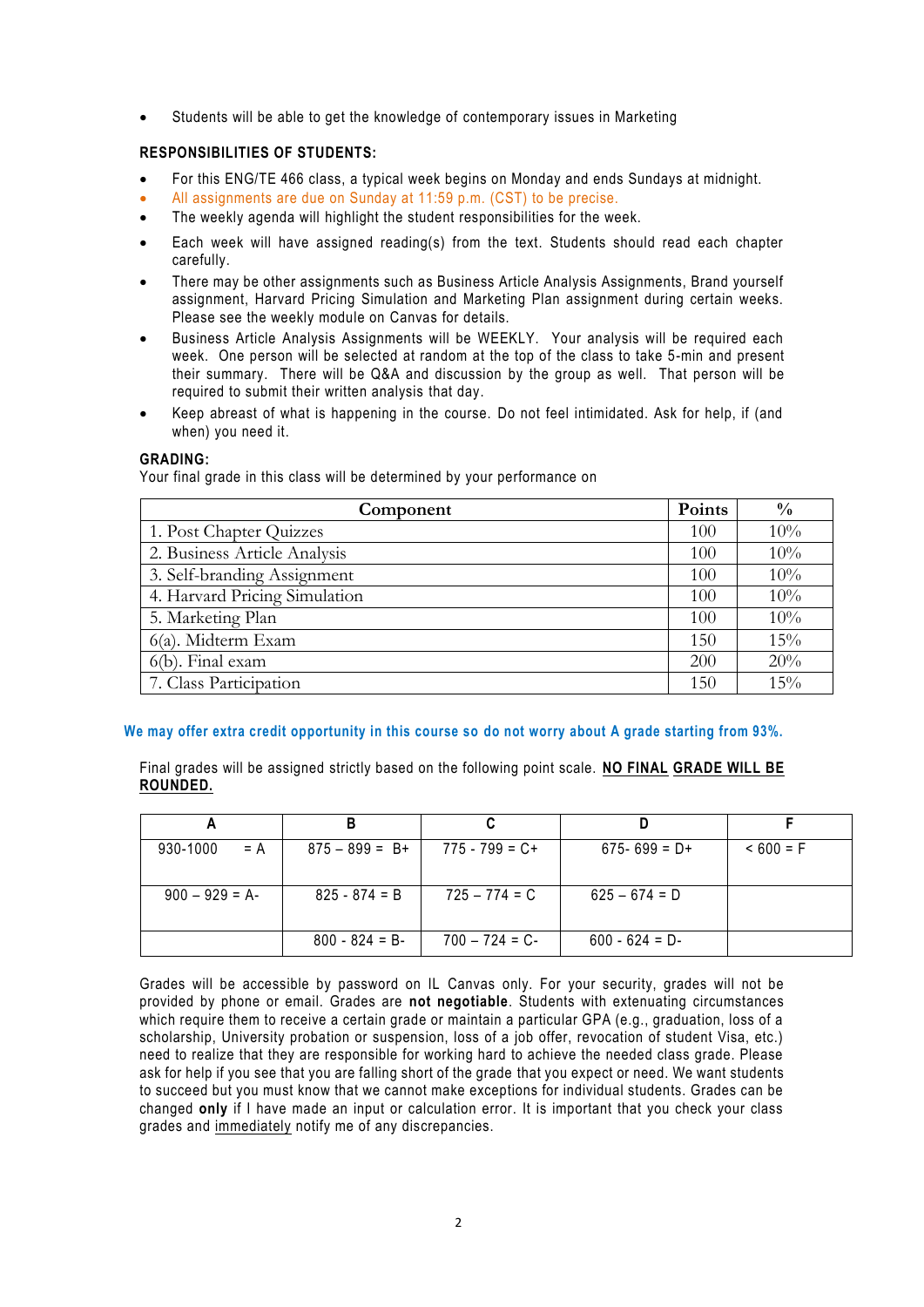### **GRADING COMPONENTS:**

### **1. Post-Chapter quizzes**

Throughout the semester, 11 online quizzes covering textbook material from a particular chapter will be required. We will drop one lowest score post quiz and count your best 10 post quiz scores. Each quiz will cover material from specific chapters of the book. The pedagogical purpose of these quizzes is to ensure that you have read and understood the textbook chapters. I will look to see how you weave in these topics into the weekly conversations for your class participation.

### **2. Business Article Analysis**

We have 10 business articles during the semester. Business article assignment provides a great opportunity to not only understand newest business and marketing tre nds and hotspots, but also develop strategic and critical thinking as well as work on your "presentation layer" during class discussion.

You are required to submit an analysis for one article of your choice. You are supposed to include the main idea of the article, the issues or problems raised in the article, your opinion on the topic, and what you have learned from the class about this topic. The summary should be up to three pages (target a minimum Two pages), single-spaced, 12 pts font and standard margin and submitted via the corresponding links on Canvas. Late submission will not be accepted.

## **3. Self-branding assignment**

In 1997, Tom Peters, the famous consultant wrote the following in Fast Company: "Big companies understand the importance of brands. Today, in the Age of the Individual, you have to be your own brand. Regardless of age, regardless of position, regardless of the business we happen to be in, all of us need to understand the importance of branding. We are CEOs of our own companies: Me Inc. To be in business today, our most important job is to be head marketer for the brand called You."

This assignment is about creating your own personal/professional brand strategy. After your stint at Illinois, if you want to be an entrepreneur and start your own company, you need to be differentiated and stand out. A well-done assignment can help you understand what makes you tick and help you communicate that message effectively. The output of this exercise is for you to have a clear understanding of what makes you competent to be an excellent entrepreneur. You must find out and deliver your strength to prospective partners, employees, and investors.

Your assignment must include the elements below, and will be delivered as a video, audio, or text file. Details about the delivery included at the end.

Step 1. Self-analysis: Do a strengths / weaknesses analysis of yourself. What are the attributes / characteristics that make you distinctive from your colleagues or competitors? What is your strong suit? What needs improvement? This will help you understand what you must focus on in the future.

Step 2. External analysis: Talk to your family and friends. What do they say about you? What do they say is your greatest and clearest strength? Your best pers onal trait? Your weaknesses?

Step 3. Is there congruence between your self-analysis and the external analysis? If so, you're lucky. If not, why not? What direction is the incongruence? How would you reposition yourself? Remember it does not matter what you think of yourself. Other people's perception of you is the reality. While what your friends and family say may not be completely true, that perception is how the world sees you.

Step 4. Based on the analyses above, what is the "feature-benefit" model that you offer. Every feature a product offers yields an identifiable and distinguishable benefit for their customer or client. Car companies don't sell 60" back seat; they sell that the car can seat four people comfortably. A dominant feature of Nordstrom is the personalized service but the customer benefit is a feeling of being accorded individualized attention.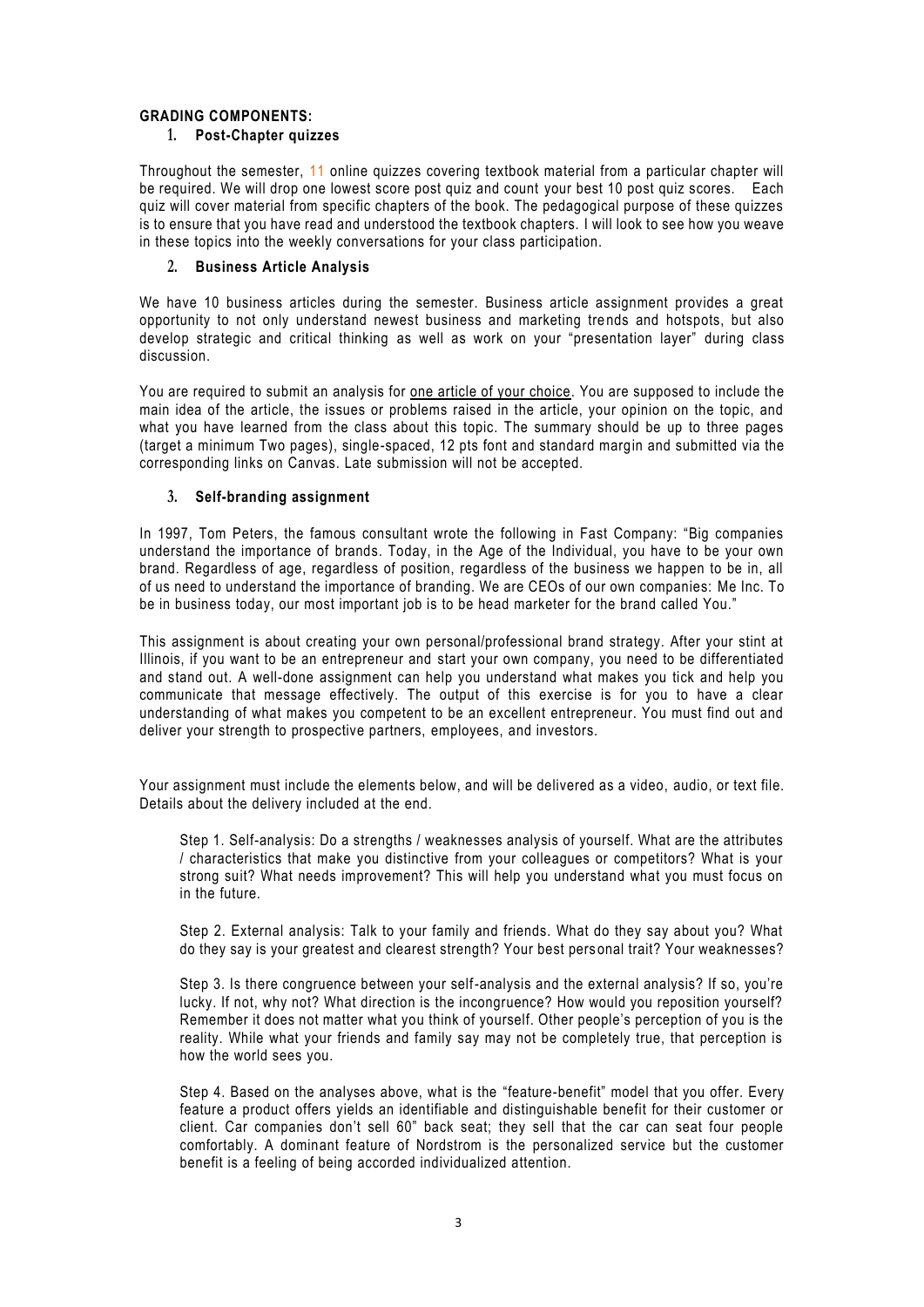## **Self-branding delivery options:**

It is important that you show your creativity in this assignment. Here you will see some guidelines but feel free to innovate.

(Option a) You can create a 5–10-minute video that you can post in YouTube, or in the server of your choice. It is a good idea to create a script to follow as you record this video, or else, you may go overtime or miss some of the points you want to make.

(Option b) If you prefer to do more text or combine files, you can also create a blog, wiki, or web site.

### **4. Harvard Pricing Simulation: Universal Rental Car V2**

All students will participate in the Pricing Simulation: Universal Rental Car V2, published through Harvard Business School publishing. The simulation plays like a game, and we have found it very engaging. We hope that students find that simulation not only interesting, but a powerful learning experience where you see the results of effective and ineffective application of course concepts. You will benefit from running the simulation multiple times (3 attempts) with increasing complexity (scenarios. A & C). This single- player simulation includes two pre-set scenarios (A and C) to meet specific learning objectives.

#### **Description:**

At a Florida rental car agency, you assume the role of a district manager responsible for setting prices for rental cars across three Florida cities: Miami, Orlando, and Tampa. Over 12 simulated months, you will analyze price sensitivity between leisure and business travelers and consider strategies that maximize rentals across weekdays and weekends in each city. Demand for rental cars can vary depending on the month and whether the location is more popular with business or leisure travelers. Unrented cars have associated holding costs while running out of cars is lost opportunity for profit. You can make periodic inventory adjustments among the locations to match anticipated demand. The market for rental cars in Florida is intensely competitive and you must also consider the likely competitive response to their pricing decisions. Ultimately, you will analyze the economic, seasonal, and competitive forces of the rental car market and develop a pricing strategy to maximize the cumulative profit for the firm.

#### **Learning Objectives:**

- Understand the nature and dynamics of consumer response to price (price elasticity).
- Account for demand differences across customer segments and regions.
- Understand and plan for seasonal variations in demand.
- Explore the impact of pricing decisions on firm profitability.
- Use pricing strategies to optimize inventory.
- Anticipate and understand competitive reactions to pricing decisions.
- Understand how price and general economic conditions affect overall market demand.

#### **Grading:**

This assignment is worth 100 points and 10% of your grade. To be graded, you will need to complete 2 scenarios and the Discussion part of this assignment in the forum below. You will receive 25 points (25+25=100) for your performance in each scenario and 50 points for simulation discussion forum. To get performance points: you are required to earn \$10 million profit in each Scenario while marinating good market share.

#### **5. Marketing Plan Assignment**

A marketing plan is a business document written for the purpose of describing the current market position of a business and its marketing strategy for the period covered by the marketing plan. The purpose of creating a marketing plan is to clearly show what steps will be undertaken to achieve both the business' marketing objectives and its long-term growth targets.

A typical small business marketing plan might include a description of its competitors, the demand for the product or service, and the strengths and weaknesses from a market standpoint of both the business and its competitors.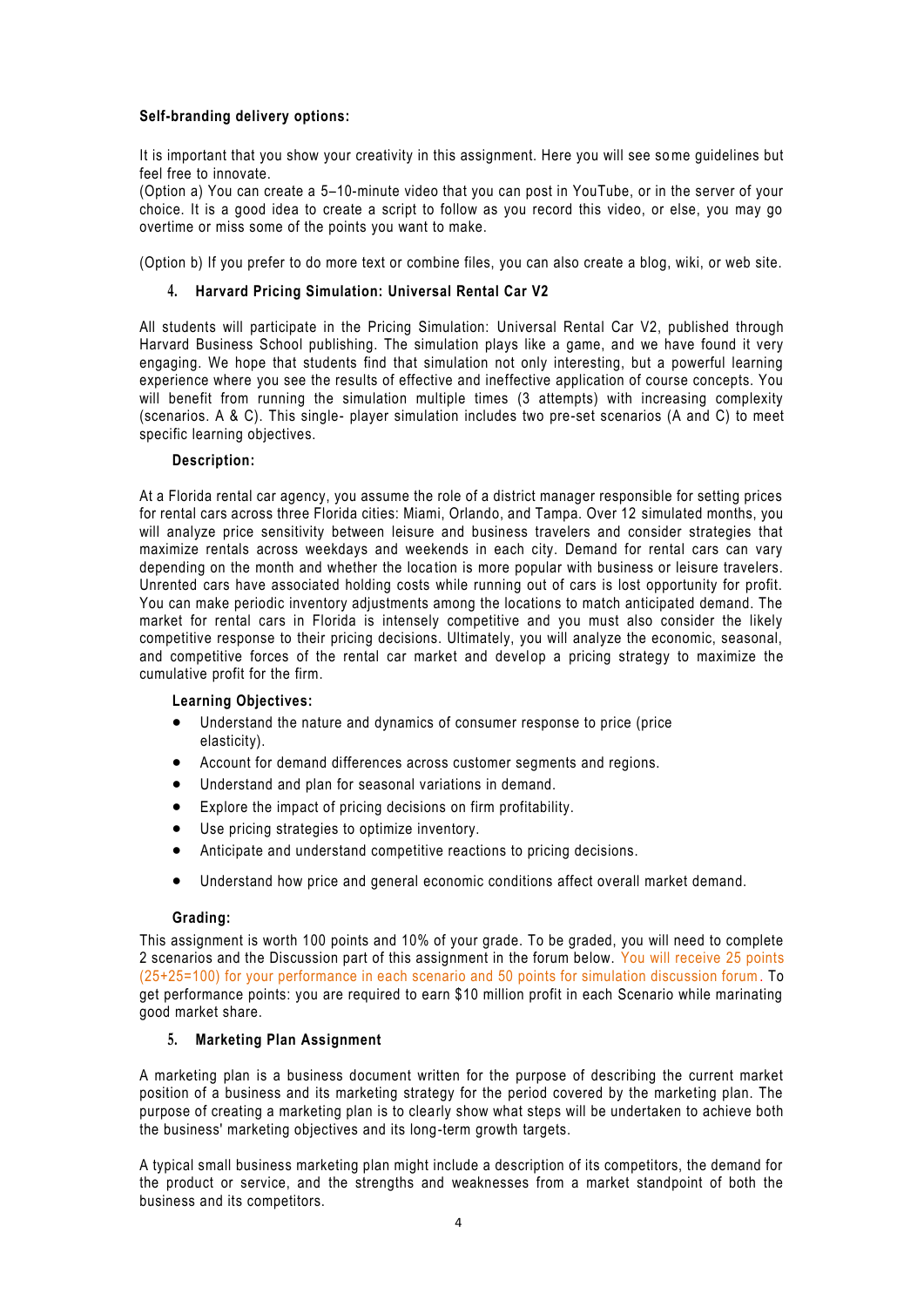Other elements usually contained in a marketing plan include:

- Description of the product or service, including special features
- Marketing budget, including the advertising and promotional plan
- Description of the business location, including advantages and disadvantages for marketing
- Pricing strategy
- Market segmentation (specializing in specific niche markets or, if mass marketing, how marketing strategy might differ between different segments, such as age groups).

In ENG466, the marketing plan assignment is a **group project** requiring you and your group members to write a formal marketing plan for your future business. You can imagine the product/services of your hypothetical start-up and discuss with your team members on how to make the marketing strategy to achieve the goals.

Each student will sign up to be part of a team (The same team as that of the Marketing Article Analysis Assignments). The teams will then decide a topic to develop as a webpage (Google). There will be several milestones along the semester as the teams work on this assignment. You are expected to do research and develop a webpage (in the Google space) on the chosen to pic.

The paper may include text, video, audio, and other type of multimedia resources created by your team or from other sources as long as your paper gives proper credit to the authors, your submission will be checked/tested through an anti-plagiarism software. The project should be 5 to 7 pages long or 3000 words.

**The grading criteria:** 50 points for the group output/final product developed by the group members. 25 points for the weekly millstones/deadlines and 25 points would be awarded on the basis of individual's performance (contribution at each step his/her coordination, communication and sense of responsibility as a team member assessed by the instructor and other group members).

There are different milestones/deadlines for the group project; you are required to submit your work according to these deadlines on the weekly module.

Sample Marketing Plan:

- 1. [http://college.cengage.com/business/pride/foundations/2e/resources/pf\\_foun](http://college.cengage.com/business/pride/foundations/2e/resources/pf_found_sample_mkt_plan.pdf) [d\\_sample\\_mkt\\_plan.pdf](http://college.cengage.com/business/pride/foundations/2e/resources/pf_found_sample_mkt_plan.pdf)
- 2. [http://www.morebusiness.com/templates\\_worksheets/bplans/printpre.brc](http://www.morebusiness.com/templates_worksheets/bplans/printpre.brc)

Principles of Marketing Tutorials:

<http://www.knowthis.com/principles-of-marketing-tutorials>

## **6. Exams**

There will be two exams in the course. These will be timed exams. There will be one midterm exam and a final exam. The exams will consist of multiple-choice, open-ended, and true/false questions from the text and other course activities. The details of the exams will be posted on the Canvas website. **STUDENT ROSTER:**

Each student is required to complete Student Roster or Class Roster. You are required to add a wiki page to this roster with a little information about yourself. Instructions for how to do this assignment can be found in the weekly module for the week one.

#### **A NOTE ABOUT EMERGENCIES AND EXAM DATES:**

To be as fair as possible to everyone in the class, deadlines will be strictly enforced, regardless of personal emergencies, technical problems, etc. You will have plenty of time to complete exams, chapter quizzes, online component quizzes, so please **DO NOT** wait until the last minute. If you wait until the deadline, issues such as illness or problems with the University server might make it impossible for you to complete the assignments.

### **STATUTE OF LIMITATIONS:**

Exam grades, quiz grades, extra credit and final grades are non-negotiable and final. Grades

will only be changed if the grade results from a mathematical or record -keeping error. It is important that each student frequently checks their class grades and immediately notifies the instructor of any discrepancies that have been discovered. After the posting of grades, you will have one week to notify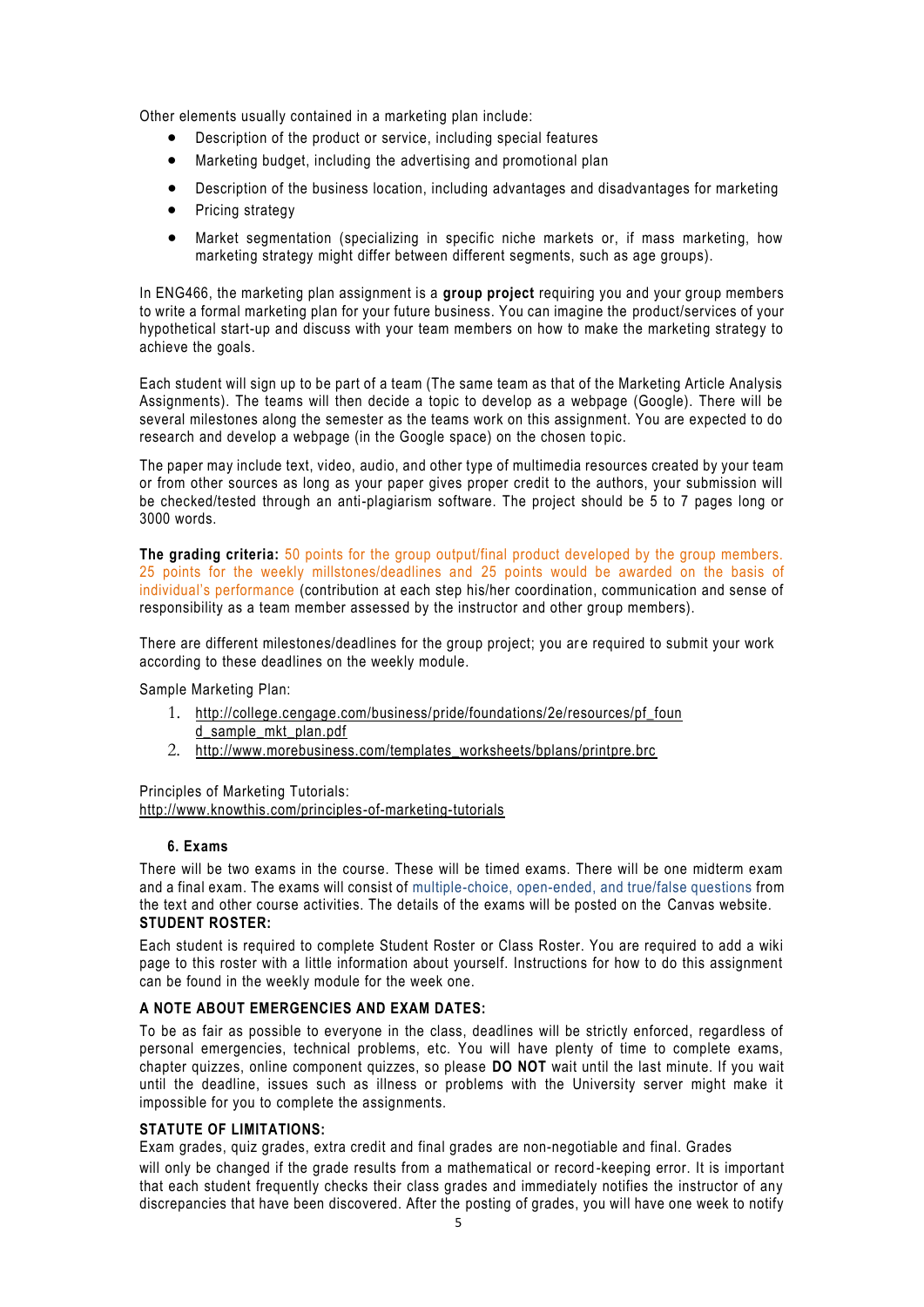the instructor about any grading issues or errors. After this period, no corrections or recalculations will be made.

### **CLASS POLICIES:**

Policy on **academic misconduct:** Illinois is committed to a policy of honesty in academics. Conduct compromising this policy will result in academic and/or disciplinary action. Cheating and plagiarism are violations of student academic behavior standards. Any student who violates or knowingly helps another student violate academic behavioral standards will be pursued through the Office of the Dean of the College of Business Administration and through the Dean of Students at UI. (Source: The Student Handbook). All work you submit in this class must be your own, original work or that of your team. The standard penalty for any instance of academic dishonesty is an 'F' for the course. **Your submission will be checked/tested through an anti-plagiarism software. Late Assignment Submission Policy:Any late submission will lose 50% points and maximum 7 days late submission will be accepted. Submissions exceeding 7 days will not be graded.**

## **SPECIAL NEEDS:**

The University of Illinois is committed to providing reasonable accommodations for students with disabilities to allow for equal learning opportunities. If you need such accommodations, please contact Disability Resources and Educational Services at (217) 333-1970. Also, if you are likely to have religious obligations that will conflict with the due dates for particular assignments, please contact the instructor immediately.

## **FINAL NOTE:**

**The detailed schedule is provided on Canvas.** Changes to the syllabus may be made to reflect the needs of the class. Any changes will be announced in class and/or on the course web site (Canvas). It is the students' responsibility to stay aware of any changes made. If you have questions, JUST ASK via an email, a post or in class.